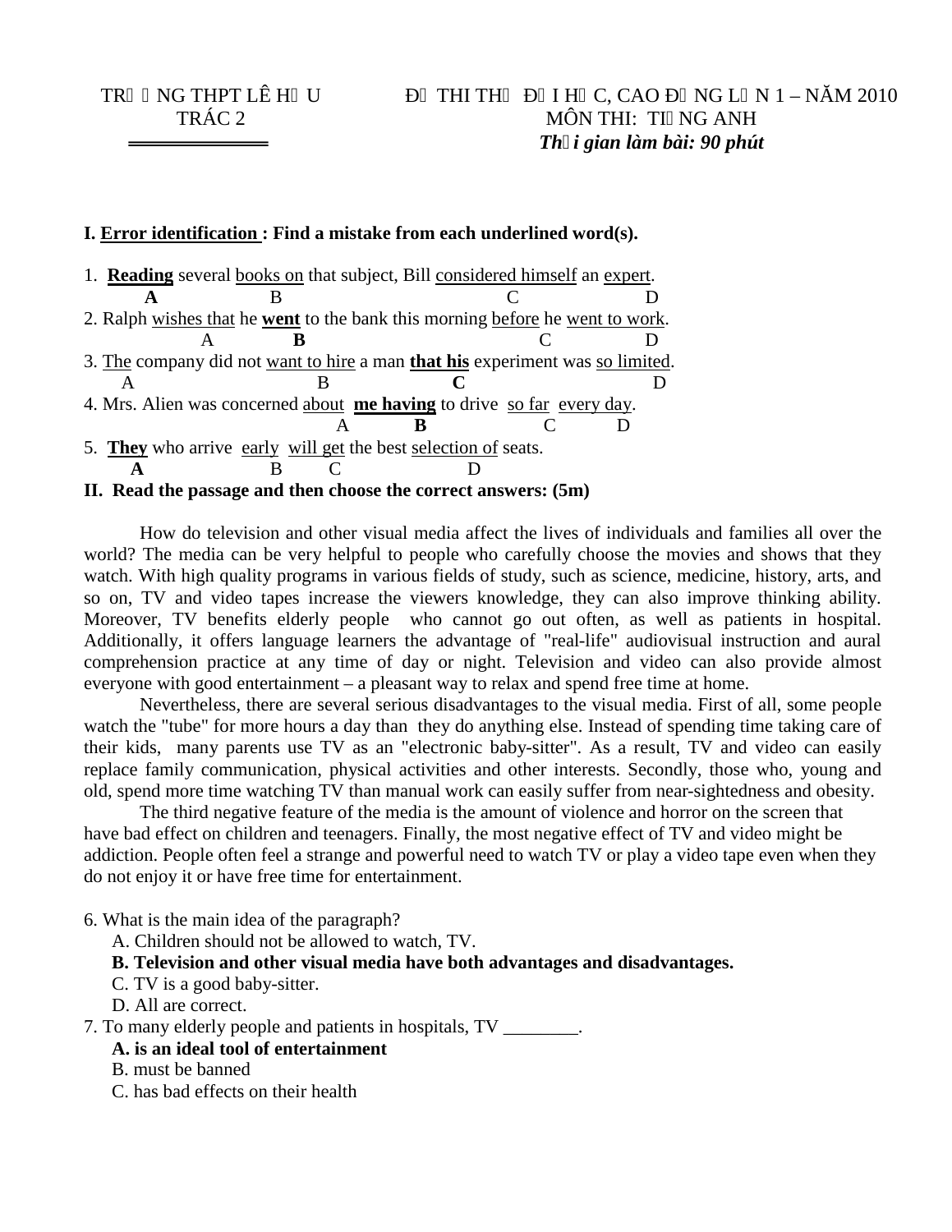D. is not enjoyable

8. The word "tube" in the second paragraph means \_\_\_\_\_\_\_.

A. baby-sitter B. computer **C.TV** D. cassette player

9. What is the relation of TV and health?

- A. TV makes a patient recover quickly.
- B. TV is a good healer.
- C. Watching TV is good for our health.

#### **D. Watching TV too much easily leads to near-sightedness and obesity.**

10. Which sentence is not true?

### **A. TV never causes addiction.**

- B. TV can help increase people's knowledge.
- C. Watching TV is a pleasant way to relax and spend free time at home.
- D. There are violence and horror on TV.

## **III. Writing:**

### **A. Transformational writing :**

- 11. Mr. Pike gets old so he often feels tired. *This sentence means:* \_\_\_\_\_\_.
	- A. When Mr. Pike gets old, he will feel tired.
	- B. Although Mr Pike gets old, he often feels tired.

### **C. The older Mr. Pike gets, the more often he feels tired.**

- D. Mr Pike likes to get old so that he often feels tired.
- 12. I suggest turning off the air-conditioner. *This sentence means:* \_\_\_\_\_\_.

### **A. Do you mind if I turn off the air- conditioner?**

- B. Do you have someone turn off the air-conditioner?
- C. Do you have the air-conditioner turn off?
- D. Do you delay turning off the air-conditioner?
- 13. How long haven't you seen Peter? *This sentence means:* \_\_\_\_\_\_.
	- A. When are you going to see Peter?
	- B. When will you and Peter see each other again?

## **C. When did you last see Peter?**

- D. When haven't you seen Peter?
- 14. Although she was very old, she looked very grateful.
- A. Despite she was very old, she looked very grateful.

## **B. Despite her old age, she looked very grateful.**

- C. In spite of very old, she looked very grateful.
- D. In spite her being old, she looked very grateful.
- 15. My workmates find fault with everything I do. *This sentence means:* \_\_\_\_\_\_.

# **A. Whatever I do, my workmates will find fault with me.**

- B. Whatever everything I do, my workmates will find fault with me.
- C. Everything I do, my workmates will find fault with me.
- D. I do everything though my workmates will find fault with me.

## **B. Synonymous sentences :**

- 16. The doctor recommended  $\qquad$ .
	- A. my father that to eat more fish and not to drink wine
	- B. my father that eating more fish and no drinking wine

## **C. that my father eat more fish and not drink wine**

- D. that my father eating more fish and no drinking wine
- 17. It's impossible to cross the road because of the traffic. *Which sentence expresses the same idea?*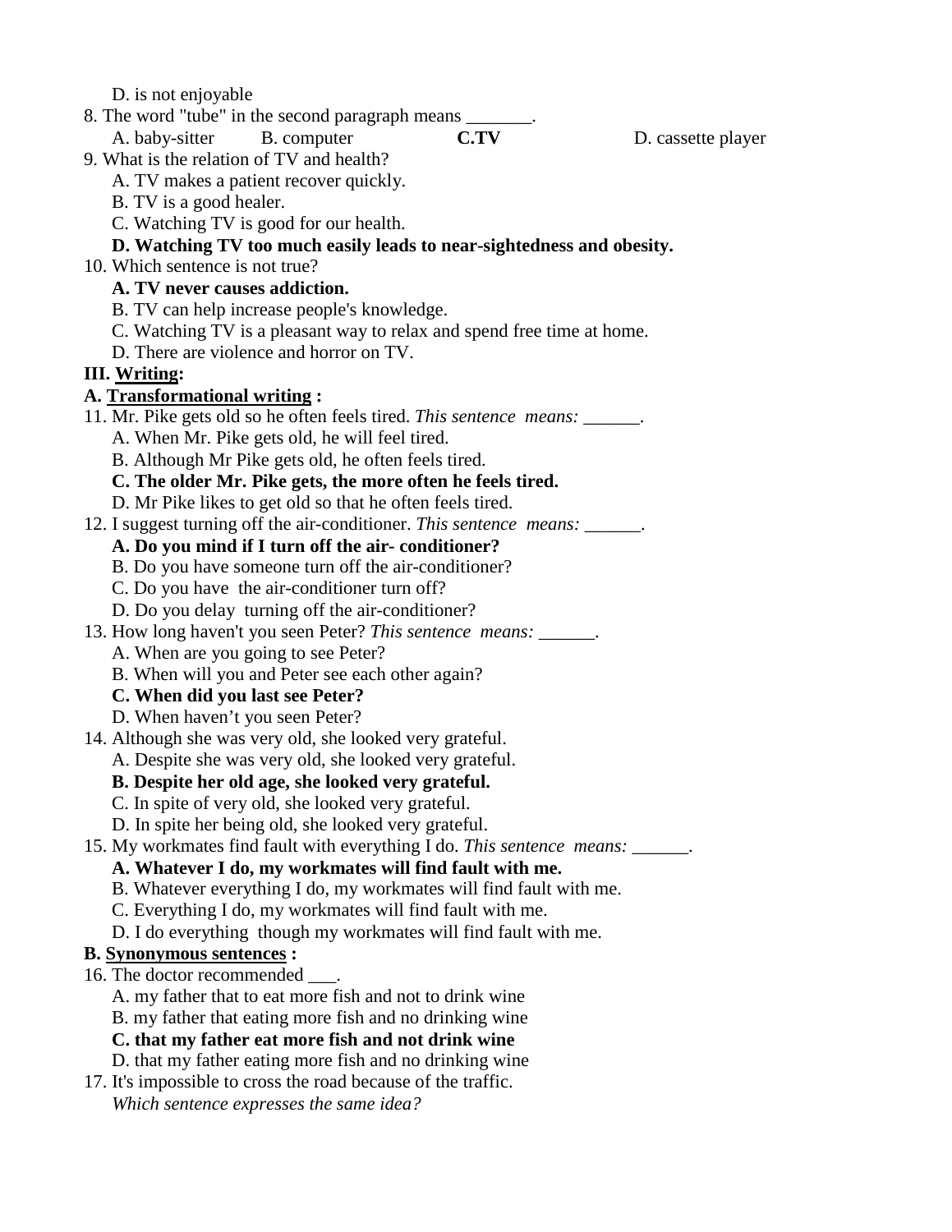|                                              | A. The traffic makes people be impossible to cross the road.                          |                                                                                        |                                                                                                   |
|----------------------------------------------|---------------------------------------------------------------------------------------|----------------------------------------------------------------------------------------|---------------------------------------------------------------------------------------------------|
|                                              | B. The traffic makes everyone impossible to cross the road.                           |                                                                                        |                                                                                                   |
|                                              | C. The traffic makes it impossible to cross the road.                                 |                                                                                        |                                                                                                   |
|                                              | D. The traffic makes it be impossible to cross the road.                              |                                                                                        |                                                                                                   |
| 18. I would prefer you not to smoke in here. |                                                                                       |                                                                                        |                                                                                                   |
|                                              | Which sentence expresses the same idea as the above?                                  |                                                                                        |                                                                                                   |
|                                              |                                                                                       | A. I'd rather you didn't smoke in here. B. I'd rather you shouldn't smoke in here.     |                                                                                                   |
|                                              |                                                                                       | C. I'd rather you not to smoke in here. D. I'd rather you don't smoke in here.         |                                                                                                   |
| 19. Having been served lunch,                |                                                                                       |                                                                                        |                                                                                                   |
|                                              | A. the problem was discussed by the members of the committee.                         |                                                                                        |                                                                                                   |
|                                              | B. it was discussed by the committee members the problem                              |                                                                                        |                                                                                                   |
|                                              | C. the committee members discussed the problem.                                       |                                                                                        |                                                                                                   |
|                                              |                                                                                       | D. a discussion of the problem was made by the members of the committee.               |                                                                                                   |
| 20. The chairman requested that _______.     |                                                                                       |                                                                                        |                                                                                                   |
|                                              | A. the members studied more carefully the problem                                     |                                                                                        |                                                                                                   |
|                                              | B. the members study the problem more carefully                                       |                                                                                        |                                                                                                   |
|                                              | C. with more carefulness the problem could be studied                                 |                                                                                        |                                                                                                   |
|                                              | D. the problem was more carefulnessly studied                                         |                                                                                        |                                                                                                   |
|                                              |                                                                                       |                                                                                        |                                                                                                   |
|                                              | IV. Grammar and Vocabulary; Choose the correct answer.                                |                                                                                        |                                                                                                   |
|                                              | 21. Henry will not be able to attend the meeting tonight because                      |                                                                                        |                                                                                                   |
| A. he must to teach a class                  |                                                                                       | C. of he will teach a class                                                            |                                                                                                   |
|                                              |                                                                                       | B. he will have teaching a class <b>D. he will be teaching a class</b>                 |                                                                                                   |
|                                              |                                                                                       |                                                                                        |                                                                                                   |
|                                              | 22. We _______ for three hours and are very tired.                                    |                                                                                        |                                                                                                   |
|                                              | A. are walking <b>B. have been walking</b> C. were walking                            |                                                                                        | D. had been walking                                                                               |
| 23. Mary was sacked, ___ wasn't surprising.  |                                                                                       |                                                                                        |                                                                                                   |
| A. that B. for that                          |                                                                                       | C. which                                                                               | D. for which                                                                                      |
| 24. I don't suppose you like pineapples, __? |                                                                                       | $C.$ don't I <b>D. don't you</b>                                                       |                                                                                                   |
| $A.$ do !                                    | B. do you                                                                             |                                                                                        |                                                                                                   |
|                                              |                                                                                       | 25. It seems that the world record for this event is almost impossible to _____        |                                                                                                   |
| A. meet                                      | <b>B.</b> beat                                                                        | C. compare D. balance                                                                  |                                                                                                   |
|                                              |                                                                                       |                                                                                        | 26. My younger sister is very _______ and so she loves going out but I am much quieter and prefer |
| to stay at home.                             |                                                                                       |                                                                                        |                                                                                                   |
|                                              | A. enjoyable <b>B. lively</b>                                                         | C. pleasing                                                                            | D. funny                                                                                          |
|                                              |                                                                                       | 27. The _____ were told to fasten their scat belts as the plane began its descent.     |                                                                                                   |
| A. customers                                 | B. riders                                                                             | C. passengers                                                                          | D. flyers                                                                                         |
|                                              | 28. You don't pronounce _______"S" at the end of <i>Arkansas</i> or <i>Illinois</i> . |                                                                                        |                                                                                                   |
| A. an                                        | B. such                                                                               | C. that                                                                                | D. the                                                                                            |
|                                              |                                                                                       | 29. All Mike's friends felt sorry ______ him when he had to give up playing football.  |                                                                                                   |
| A. with                                      | B. about                                                                              | C. for                                                                                 | D. at                                                                                             |
|                                              | 30. I can _____ with most things but I cannot stand noisy children.                   |                                                                                        |                                                                                                   |
|                                              |                                                                                       |                                                                                        |                                                                                                   |
| A. it                                        | <b>B.</b> that                                                                        | C. that it                                                                             | D. which it                                                                                       |
|                                              |                                                                                       |                                                                                        |                                                                                                   |
|                                              |                                                                                       | A. is the capital <b>B. the capital</b> C. which the capital is D. that is the capital |                                                                                                   |
|                                              |                                                                                       | 33. "Have you seen the place  the graduation ceremony will be held?"                   |                                                                                                   |
|                                              | "Yes. It's big enough to hold 5,000 people."                                          |                                                                                        |                                                                                                   |
| A. where                                     | B. in that                                                                            | C. is where that                                                                       | D. which                                                                                          |
|                                              |                                                                                       |                                                                                        |                                                                                                   |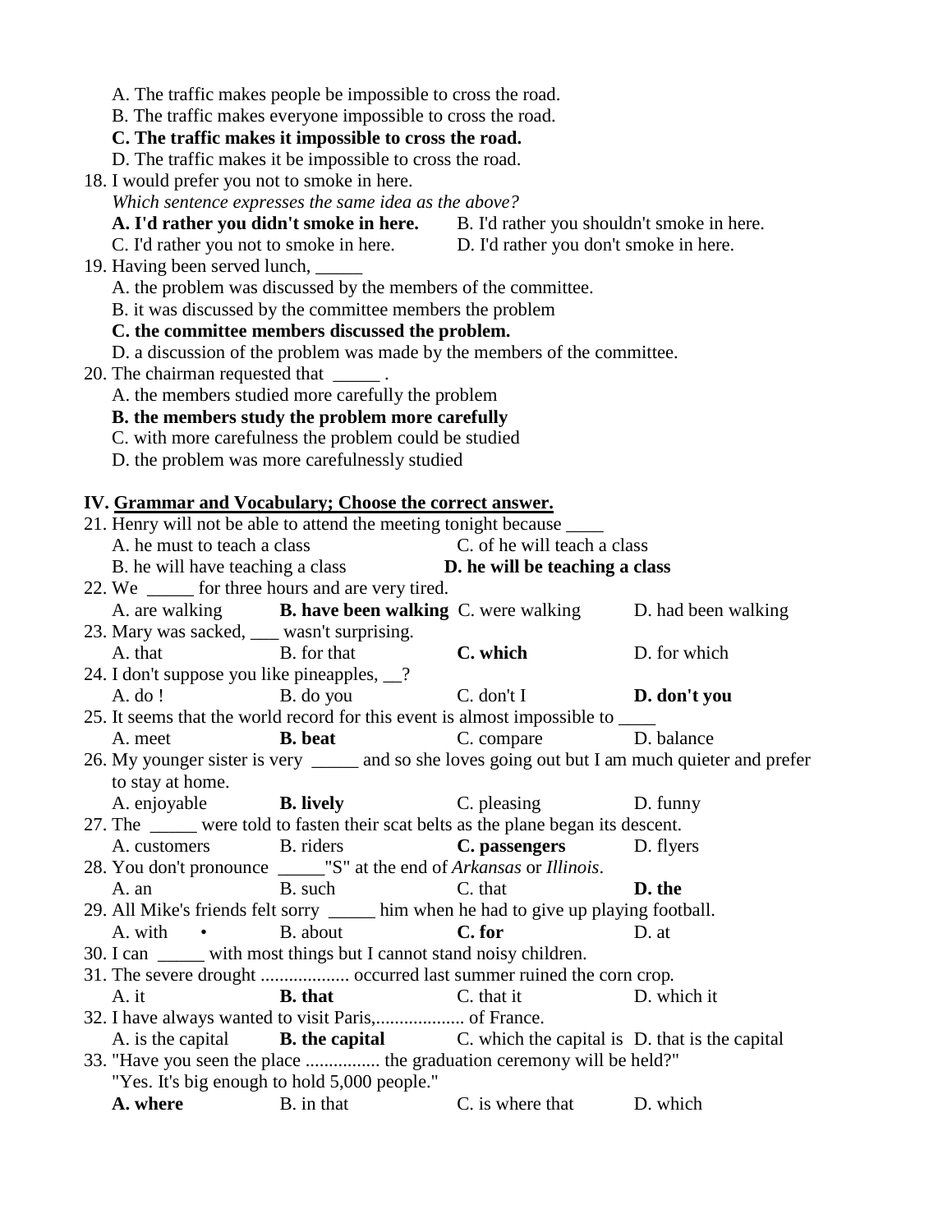| 34. "How's your class this term?"                           |                                                                          |                                                                                                     |               |  |
|-------------------------------------------------------------|--------------------------------------------------------------------------|-----------------------------------------------------------------------------------------------------|---------------|--|
|                                                             |                                                                          | "Great. I have seventeen students, most of speak English very well."                                |               |  |
| <b>B.</b> whom<br>A. who                                    |                                                                          | C. those D. which                                                                                   |               |  |
| C. didn't go - was raining                                  |                                                                          | D. didn't go - had been raining                                                                     |               |  |
| 35. Let's wait until the rain ______                        |                                                                          |                                                                                                     |               |  |
|                                                             |                                                                          | <b>A. stops</b> B. will stop B. has stopped D. is stopping                                          |               |  |
|                                                             | 36. I can ______ with most things but I cannot stand noisy children.     |                                                                                                     |               |  |
|                                                             |                                                                          | <b>A. put up</b> B. put on B. put of C. put aside D. put of f                                       |               |  |
|                                                             |                                                                          | 37. The new secretary in the sales department is a fast typist but her letters are full of spelling |               |  |
| A. errors                                                   | <b>B. mistakes</b> C. tricks                                             |                                                                                                     | D. faults     |  |
|                                                             | 38. It is ___________ to wear jeans at a funeral.                        |                                                                                                     |               |  |
| A. ridicule B. ridiculed                                    |                                                                          | C. ridiculous                                                                                       | D. ridiculing |  |
| 39. Mr. Jones is a__________ teacher.                       |                                                                          |                                                                                                     |               |  |
| A. devote                                                   | <b>B.</b> devoted                                                        | C. devoting                                                                                         | D. devotion   |  |
|                                                             | 40. It is necessary for students to listen to their teacher ______.      |                                                                                                     |               |  |
|                                                             | A. attentive <b>B. attentively</b> C. attention                          |                                                                                                     | D attend      |  |
|                                                             | 41. The doctor will not give the patient the test results ____ tomorrow. |                                                                                                     |               |  |
| A. on                                                       | B. from C. until                                                         |                                                                                                     | D. at         |  |
| 42. Have you read this article ____ our competitor?         |                                                                          |                                                                                                     |               |  |
|                                                             | A. over . B. for                                                         | $C.$ by                                                                                             | D. about      |  |
|                                                             | 43. Some snakes lay eggs, but ______ give birth to live offspring.       |                                                                                                     |               |  |
| A. other                                                    | B. the other C. others                                                   |                                                                                                     | D. the others |  |
| 44. My father sometimes ______ the washing up after dinner. |                                                                          |                                                                                                     |               |  |
| A. washes B. takes                                          | C. makes                                                                 |                                                                                                     | D. does       |  |
|                                                             | 45. Your car is ______ more expensive than mine.                         |                                                                                                     |               |  |
| A. many B. much                                             |                                                                          | C. far                                                                                              | D. b and c    |  |
|                                                             | 46. We need to ____the language in this report.                          |                                                                                                     |               |  |
|                                                             | <b>A. simplify</b> B. simply C. simple                                   |                                                                                                     | D. simplicity |  |
|                                                             | 47. In my opinion, her leaving early was a very_thing to do.             |                                                                                                     |               |  |
|                                                             | A. children B. childishly C. childish                                    |                                                                                                     | D. child      |  |
|                                                             | 48. We could call the TV stations and__the opening of our new store.     |                                                                                                     |               |  |
|                                                             | A. publicity <b>B. publicize</b> C. public                               |                                                                                                     | D. publish    |  |
|                                                             | 49. I like my work because I have the ____ to make my own decision.      |                                                                                                     |               |  |
| A. freed                                                    | <b>B.</b> freedom C. freely                                              |                                                                                                     | D. free       |  |
|                                                             | 50. Our company believes it is the best____ to handle the account        |                                                                                                     |               |  |
|                                                             |                                                                          | A. organizing B. organizational C. organization D. disorganization                                  |               |  |

#### **V. Fill in each numbered blank with obe suitable word** HOPES AND DREAMS

 Some years ago, my daughter was studying English at a university on the south coast. One evening she phoned to tell me that what she really wanted to do was (51) \_\_\_\_ round the world, so she was looking (52) \_\_\_\_ the possibility of working in another country. She had seen several (53) \_\_\_\_ in the newspaper for student teachers of English abroad, and she was (54) \_\_\_\_ in one in Italy, which she was desperate to visit. She decided that this would be a good (55) \_\_\_\_\_ to achieve her ambition, so she was writing to (56) \_\_\_\_\_ for the job. The reply (57) \_\_\_\_ a long time to arrive, but eventually she received a letter asking if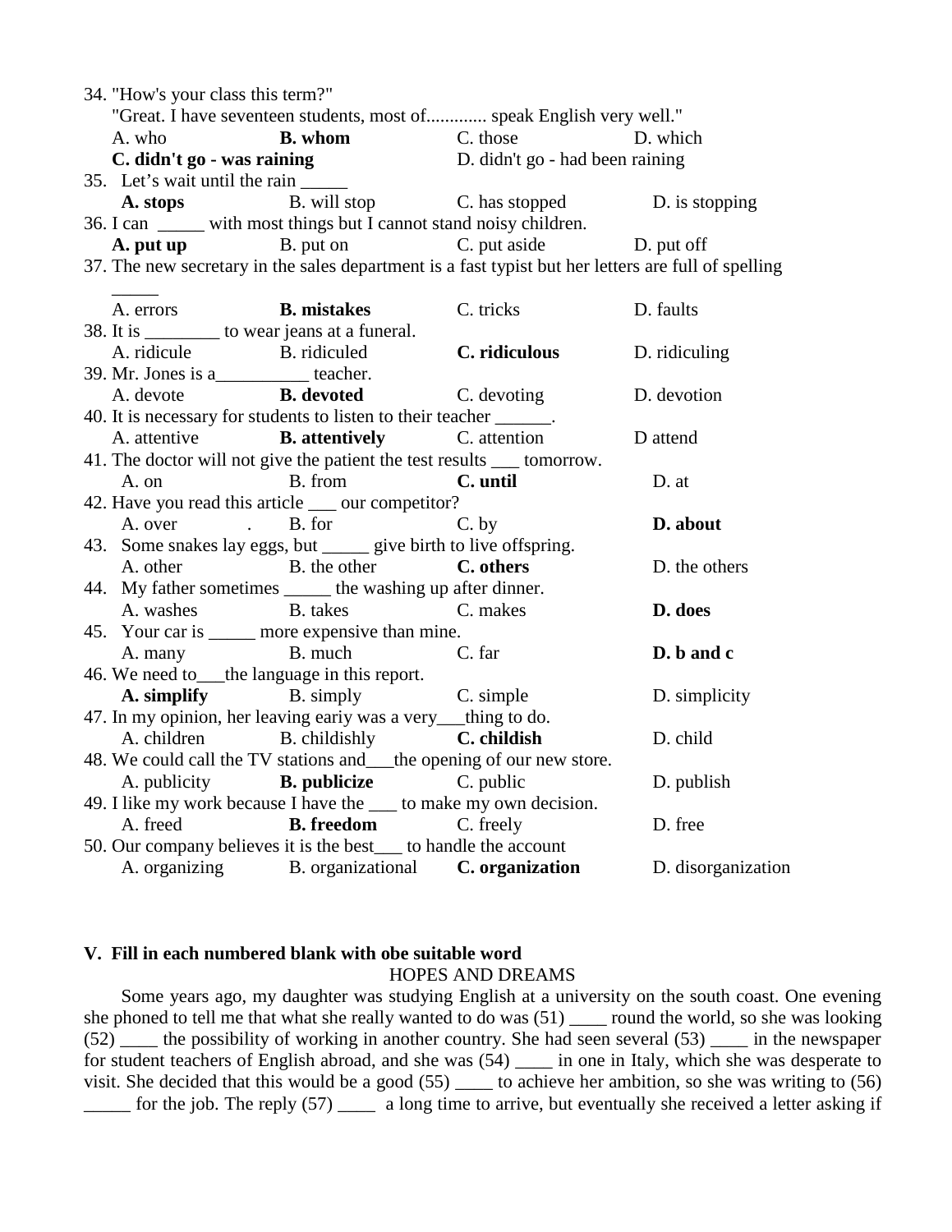she (58) go for an interview in London the following week. She was so excited that she immediately (59) \_\_\_\_ in touch with the school owner and agreed to attend the interview. She was determined that nothing would prevent her (60) \_\_\_\_\_ doing what she had set out to do. A (61) \_\_\_\_\_ days before the interview she had a very strange dream in which she (62) birth to a beautiful baby. She was a little nervous and  $(63)$  \_\_\_\_\_ about the dream and phoned to ask me what I thought it might  $(64)$  \_\_\_\_\_ . As I knew something about dreams, I was able to assure her that it only symbolized her (65)\_\_\_\_ to do well in the interview.

| 51. A. journey       | <b>B.</b> travel    | C. voyage                                                                              | D. trip          |
|----------------------|---------------------|----------------------------------------------------------------------------------------|------------------|
| 52. A. up            | B. over             | C. into                                                                                | D. round         |
| 53. A. notices       | B. posters          | C. advertisements                                                                      | D. announcements |
| 54. A. interested    | B. keen             | C. attracted                                                                           | D. enthusiastic  |
| 55. A. path          | B. route            | C. manner                                                                              | D. way           |
| 56. A. claim         | B. inquire          | C. request                                                                             | D. apply         |
| 57. A. was           | <b>B.</b> took      | C. spent                                                                               | D. passed        |
| 58. A. should        | <b>B.</b> would     | C. must                                                                                | D. will          |
| 59. A. got           | B. came             | C. went                                                                                | D. became        |
| 60. A. of            | <b>B.</b> from      | $C.$ in                                                                                | D. about         |
| 61. A. some          | B. several          | C. few                                                                                 | D. little        |
| 62. A. made          | B. had              | C. gave                                                                                | D. produced      |
| 63. A. bored         | <b>B.</b> worried   | C. offended                                                                            | D. annoyed       |
| 64. A. intend        | <b>B.</b> mean      | C. interpret                                                                           | D. realize       |
| 65. A. desire        | B. request          | C. want                                                                                | D. demand        |
| <b>VI. Phonetics</b> |                     |                                                                                        |                  |
|                      |                     | A. Pick out the word that has the underlined part pronounced differently from the rest |                  |
| 66. A. manure        | B. pasture          | C. adventure                                                                           | D. measure       |
| $67.$ A. supposed    | <b>B.</b> collected | C. admired                                                                             | D. posed         |
| $68\alpha$ aniet     | R activity          | $\Gamma$ title                                                                         | D quite          |

| 68. A. quiet                                                                        | <b>B.</b> activity   | C. title       | $D.$ quite     |  |
|-------------------------------------------------------------------------------------|----------------------|----------------|----------------|--|
| 69. A. butter                                                                       | B. put               | C. sugar       | D. push        |  |
| 70. A. few                                                                          | B. new               | C. threw       | D. knew        |  |
| 71. <b>A.</b> pretty                                                                | B. get               | C. send        | D. well        |  |
| B. Pick out the word that has the main stress on a different syllable from the rest |                      |                |                |  |
| 72. A. actually                                                                     | B. educate           | C. organism    | D. contaminate |  |
| 73. A. commune                                                                      | B. momentary         | C. elaborate   | D. modesty     |  |
| 74. A. accurate                                                                     | B. customer          | C. computer    | D. exercise    |  |
| 75. A. contaminate                                                                  | <b>B.</b> supervisor | C. investigate | D. convenient  |  |
|                                                                                     |                      |                |                |  |

#### **VII. Reading Comprehension 1: Read the passage and then choose the correct answers:**

It is said that mathematics is the base of all other sciences, and that arithmetic, the science of numbers, is the base of mathematics. Numbers consist of whole numbers (integers) that are formed by the digits 0, 1, 2, 3, 4, 5, 6, 7, 8, and 9 and by the combinations of them. For example,  $247$  — two hundred and forty seven — is a number formed by three digits. Parts of numbers smaller than 1 are sometimes expressed in terms of fraction, but in scientific usage they are given as decimals. This is because it is easier to perform the various mathematical operations if decimals are used instead of fractions. The main operations are: to add, subtract, multiply and divide; to square, cube, or raise to any other power; to take a square, cube, or any other root, and to find a ratio or proportion between pairs of numbers or a series of numbers. Thus, the decimal, or ten-scale, system is used for scientific purposes throughout the world, even in countries whose national systems of weights and measurements are based upon other scales. The other scale in general use nowadays is the binary, or two-scale, in which numbers are expressed by combinations of only two digits, 0 and 1. Thus, in the binary scale, 2 is expressed as 010, 3 is given as Oh,